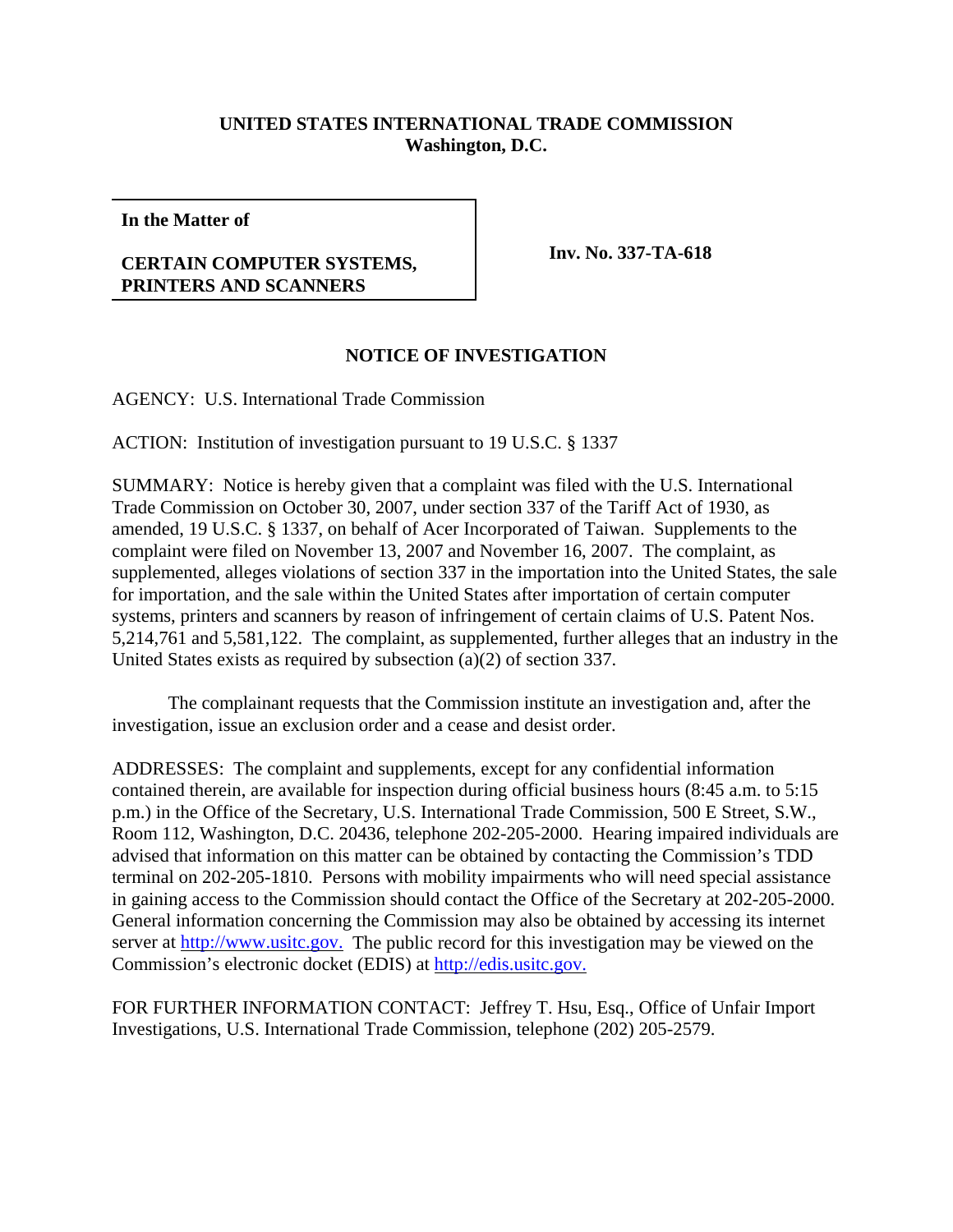AUTHORITY: The authority for institution of this investigation is contained in section 337 of the Tariff Act of 1930, as amended, and in section 210.10 of the Commission's Rules of Practice and Procedure, 19 C.F.R. § 210.10 (2006).

SCOPE OF INVESTIGATION: Having considered the complaint, the U.S. International Trade Commission, on November 27, 2007, ORDERED THAT –

(1) Pursuant to subsection (b) of section 337 of the Tariff Act of 1930, as amended, an investigation be instituted to determine whether there is a violation of subsection  $(a)(1)(B)$  of section 337 in the importation into the United States, the sale for importation, or the sale within the United States after importation of certain computer systems, printers and scanners by reason of infringement of one or more of claims 1-25 of U.S. Patent No. 5,214,761 and claims 1-10 of U.S. Patent No. 5,581,122, and whether an industry in the United States exists as required by subsection (a)(2) of section 337;

(2) For the purpose of the investigation so instituted, the following are hereby named as parties upon which this notice of investigation shall be served:

(a) The complainant is  $-$ 

Acer Incorporated 8F, 88, Sec. 1 Hsin Tai Wu Rd., Hsichih Taipei, Hsien 221 Taiwan

(b) The respondent is the following entity alleged to be in violation of section 337, and is the party upon which the complaint is to be served:

> Hewlett-Packard Company 3000 Hanover Street Palo Alto, California 94304

(c) The Commission investigative attorney, party to this investigation, is Jeffrey T. Hsu, Esq., Office of Unfair Import Investigations, U.S. International Trade Commission, 500 E Street, S.W., Suite 401, Washington, D.C. 20436; and

(3) For the investigation so instituted, the Honorable Paul J. Luckern is designated as the presiding administrative law judge.

Responses to the complaint and the notice of investigation must be submitted by the named respondent in accordance with section 210.13 of the Commission's Rules of Practice and Procedure, 19 C.F.R. § 210.13. Pursuant to 19 C.F.R. §§ 201.16(d) and 210.13(a), such responses will be considered by the Commission if received not later than 20 days after the date of service by the Commission of the complaint and the notice of investigation. Extensions of time for submitting responses to the complaint and the notice of investigation will not be granted